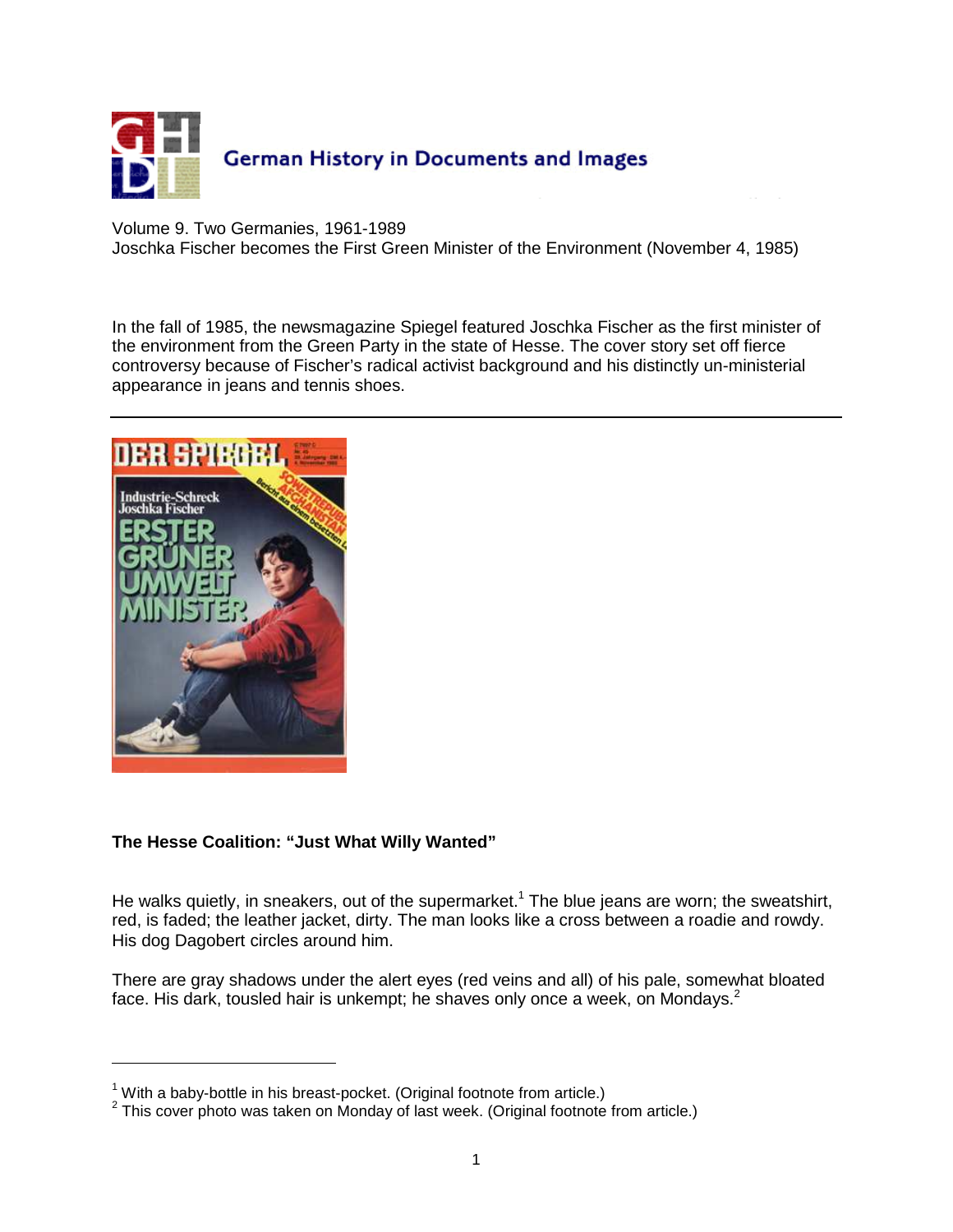He is a fanatic marathon-debater, an agitator; he speaks with a bright, penetrating voice and a slight Frankfurt accent. His speeches are often interlaced with challenging thoughts. If he reviles and insults adversaries, it is done with great relish.

There is nothing about Joseph ("Joschka") Fischer, 37, that does not fit the typical, good citizen's picture of a flipped-out revolutionary. And when, in the near future, the official car of the Minister of the Environment drives up to the Hessian state chancellery, there could be some confusion: the distinguished gentleman in the gray suit and tie – that's the chauffeur. The fellow in the back seat who looks like an informant for the Ruhr valley bully Schimanski $3$  – that's the minister.

Some people can hardly believe it. A New Left activist  $-$  a Spont<sup>4</sup>  $-$  from the Frankfurt squatters' movement, a Realo-Green<sup>5</sup> with a coarse proletarian attitude, a former drug user with a record, a man dressed in the baggy-look takes a seat at the cabinet table – as Minister for the Environment and Energy.

Since the Hessian Green Party agreed to form a government coalition with Holger Börner (SPD), thus sealing the first eco-social coalition in a federal state, the political climate in Germany has changed. Businessmen, conservative politicians, and editorial writers are falling into line, as if there were a coup to defend against.

Managers dismissed the designated minister as a horror for industry. They threaten to stop investments in Hesse and announced that businesses would flee to neighboring states. Hans Joachim Langmann, president of the Federal Association of German Industries and head of Merck Pharmaceuticals in Darmstadt, explains big business's fear of the Greens: With Joschka Fischer, "someone who, up to now, has proven himself as anti-economy and anti-industry in all of his statements, holds the lever of political power."

Federal Chancellor Helmut Kohl did not even care to utter the name of the ministerial candidate. He was "anxious to see," scoffed the government chief, "how this Bundestag genius, what's his name again," will turn out as a minister. If the Hessian model were applied to Bonn, prophesied CDU general secretary Heiner Geißler, it would lead to the "collapse of the German economy."

"Hesse," wrote the *Frankfurter Allgemeine Zeitung*, is "not only in danger of gambling away the present, but even more so the future." Bild Zeitung lamented: "We're afraid for Hesse."

Even the Reds<sup>6</sup> and the Greens themselves showed skepticism. Minister President of North Rhine-Westphalia Johannes Rau, a declared adversary of the Alternatives<sup>7</sup>, complained that Börner ruined his campaign strategy. SPD trade union man Hermann Rappe warned that the new coalition partners are "harmful for employees in the long run."

 $\overline{a}$ 

 $3$  A television police inspector – trans.

 $4$  "Spontis" were leftist-activists who believed that the "spontaneity of the masses" was the key revolutionary element in history – trans.

<sup>&</sup>lt;sup>5</sup> "Realos" are the pragmatic, "realist" wing of the Green party. The "Fundis" are the wing that holds to their fundamental principles – trans.

 $6$  Reds: refers to the Social Democratic Party (SPD) – trans.

 $7$  A number of different local and state green and alternative candidate lists and parties make up the Green-Alternative List and are referred to generally as "Alternatives" – trans.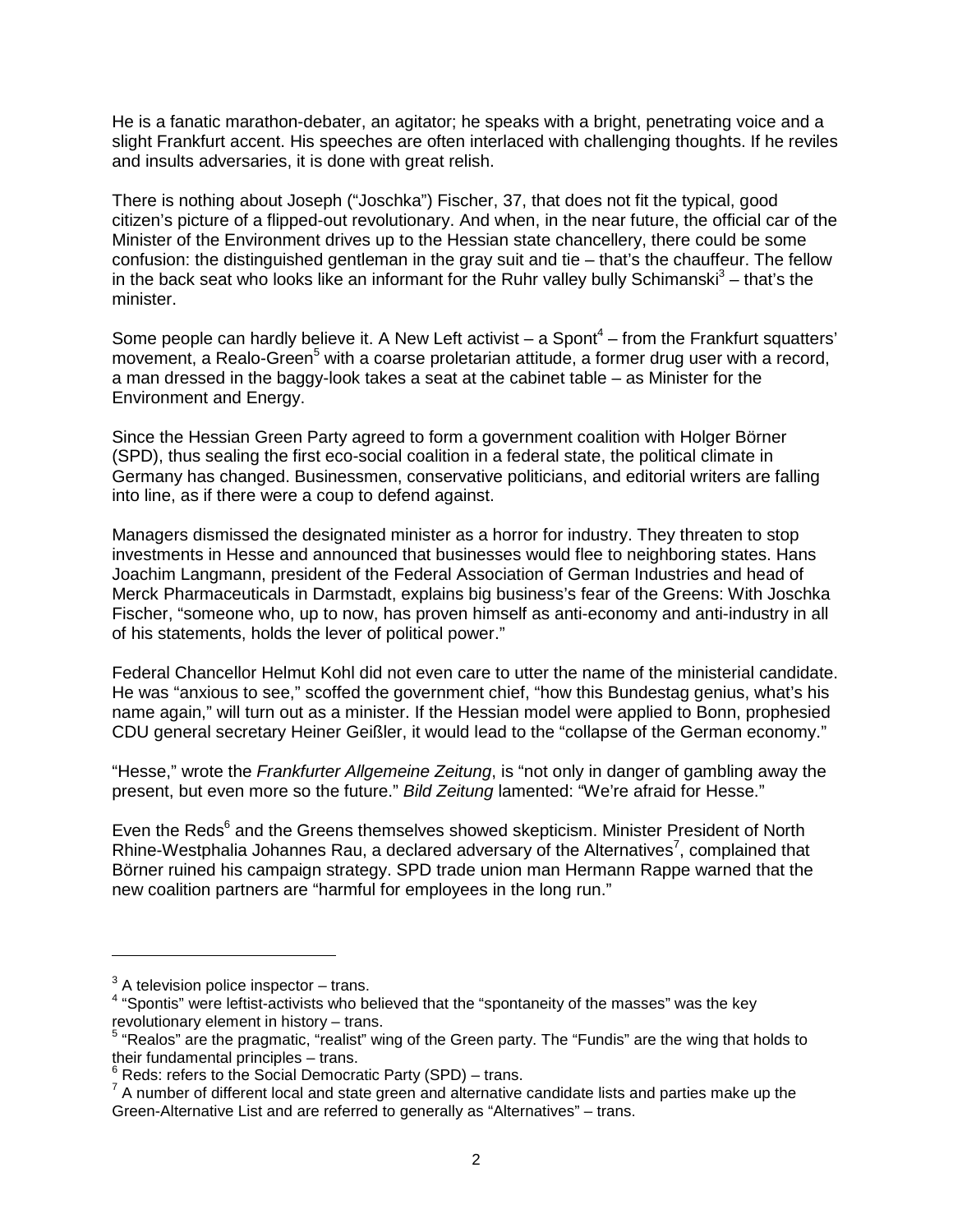Green Party chair Rainer Trampert, a "fundamentalist" Green, predicted a "schism" in his party "along with parts of the social movement." At the university in Frankfurt, leftist radicals threw eggs at old-leftists Daniel Cohn-Bendit and Joschka Fischer for being willing to form a coalition, and put them in the same boat with Hessian interior minister Horst Winterstein, whom they blame for the death of demonstrator Günter Sare: "Fischer, Bendit, Winterstein – one is like the other swine."

From now on, Fischer's political skills will also direct the path taken by the Greens. If the first alternative minister can show the republic that Green environmental policies can be implemented in the daily affairs of the government, then his party can reckon with new supporters. If Fischer fails, it could accelerate the decline of the Alternatives, who recently failed to clear the five percent hurdle in Saarland (2.5 percent) and North Rhine-Westphalia (4.6 percent).

A street-fighter who transformed himself into a real politician and first became a Bundestag representative and now a minister: After years of refusing to hold offices, this is an indication of the maturation process of the youngest West German party. Six years after its founding, the "anti-party party" (Petra Kelly) has made its way from a statistical "majority this side of the CDU" (Willy Brandt) to a *political* one.

The beneficiary is Holger Börner ("This story will get me 50,000 young voters"), who was warmly welcomed in the party's presidium last Monday by the SPD party chairman. "I am the only one," the Hessian said interpreting the friendly reception, "who did just what Willy wanted." Like Brandt, Börner also set his sights on the immediate goal – along with an SPD minister president in Lower Saxony – of breaking the CDU majority in the Bundesrat in the spring, in order to make it difficult for Kohl to govern.

Lower Saxony's leading candidate Gerhard Schröder does not want to adopt the Hessian model, but other leading social democrats support Börner's course. SPD presidium member Erhard Eppler defends the Red-Green coalition, pointing to Saarland's SPD environment minister Josef Leinen, who, like Fischer, aims to bring together economy and ecology. "Why is a Joschka Fischer in Hesse any different from a Jo Leinen in Saarland?"

The difference lies in their personal histories. In the Bundestag handbook, where representatives like to elaborate on the number of offices they have and all they can do, Fischer – a Bundestag representative for the Greens until March 1985 – needed no more than two lines: "Born on April 12, 1948. Member of the Bundestag since 1983."

That reads as though nothing much happened during the years in between – and as though he wanted to distance himself from his life. But Fischer does not reject his own history: "Except for what is in my file at the Office for the Protection of the Constitution, I have nothing to hide. I stand by my history." Joschka, raised in the strictly Catholic town of Fellbach on the outskirts of Stuttgart, is from "a butcher family." Father and grandfather were meat dealers, "full time," and of course "Catholics." But Joschka was not altar boy material, well-behaved in a red and white robe, so he became a bicycle racer.

In the tenth grade, he had had enough of Gymaniusm and began to have "a lot of fun" with a photography apprenticeship. The fun lasted a year. Turned on by Bob Dylan and the Beatles, he indulged in the 1960's "new attitude toward life," and at sixteen he fled "the narrowness of home, village, and apprenticeship."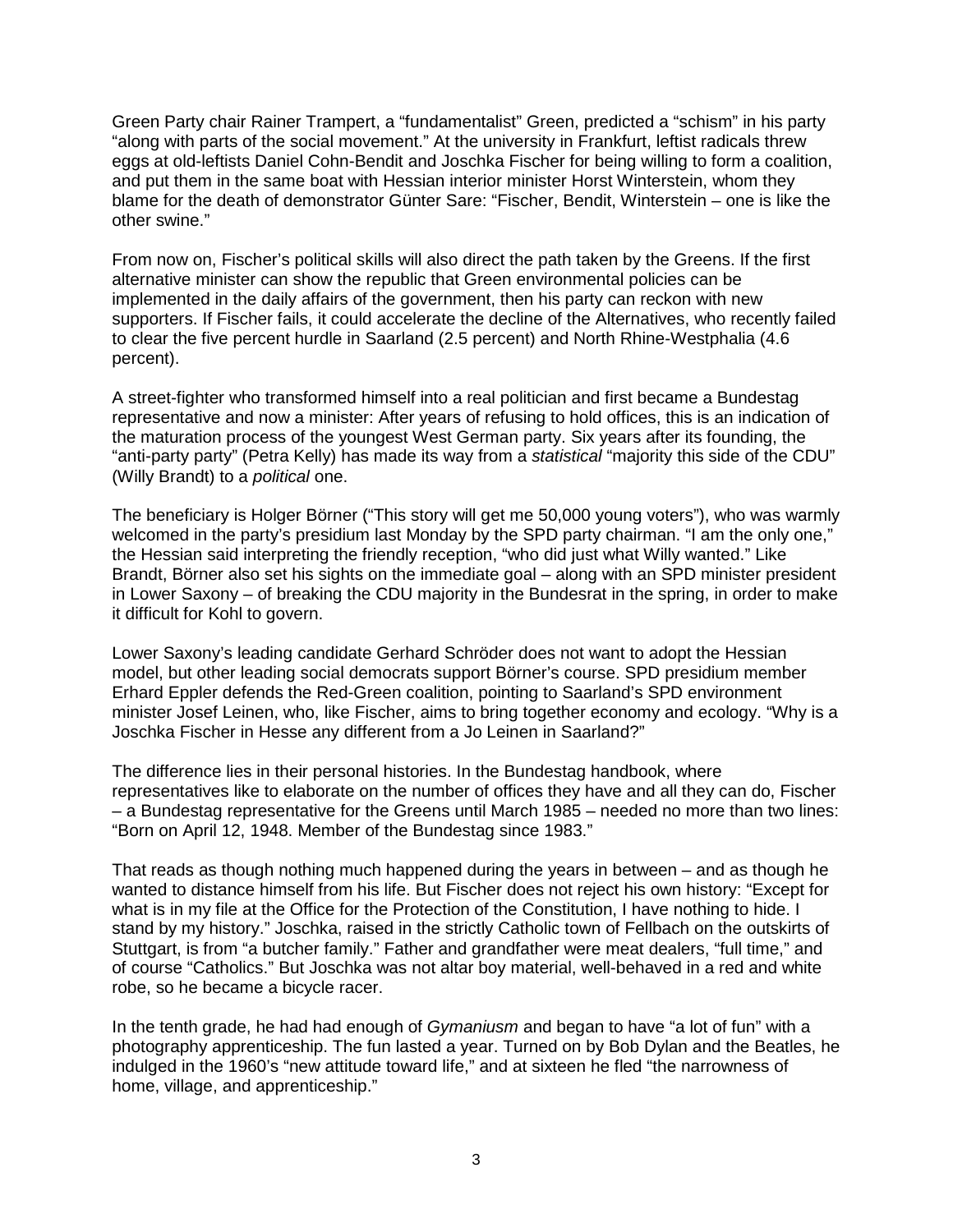The police picked him up in Hamburg and carted him back to his Swabian world. On his second attempt at a "European tour" he went as far a Kuwait – a non-conformist from an early age. Back at home, runaway Joschka had a job for a short time as an assistant clerk at the employment office, in the child-benefits department. A second attempt at a photography apprenticeship also failed.

That was the time when Ludwig Erhard was still chancellor and intellectuals mocked and ridiculed him as "a little pipsqueak." Joschka read Jack Kerouac, the Beat Generation's man of letters, and fell "undyingly" in love with Edeltraud, a seventeen-year-old Swabian. Still minors, the two married in 1967 in Scotland's Gretna Green.

Fascinated by the student protests against the Vietnam War and full of rage over the death of demonstrator Benno Ohnesorg and the assassination attempt on Rudi Dutschke (Fischer: "the shots in Berlin awakened me"), the young newlywed moved to Frankfurt. There, in one of the metropolises of student revolt, the young *Gymnasium* student with no degree and no training wanted to go back and get his diploma in order to study Kant, Marx, and Hegel at Johann Wolfgang Goethe University.

 $[...]$ 

The Swabian outsider quickly fell into the center of the left-liberal scene on the river Main. SDS leader Hans-Jürgen Krahl was mentor to the butcher's son; revolutionary perspective was acquired from comrades like De Gaulle challenger Daniel Cohn-Bendit, sex researcher Reimut Reiche, SDS ringleaders Frank and K.D. Wolff, Matthias Beltz (today "Vorläufiges Frankfurter Fronttheater") and the banker's son Tom Koenigs, a Frankfurt city councilor and Fischer's soonto-be budget expert in the Ministry of the Environment.

Together with other activists, the Spontis founded a militant group, the "Revolutionäre Kampf" (Revolutionary Struggle or RK). Fischer, whose rhetorical talent had impressed the universityeducated group members, was asked to become one of their spokesmen. "Joschka," as the former SDS leader and RK-fighter Frank Wolff recalls, "was best at striking the right tone," plus he "had a certain proletarian aura."

The Swabian rebel got involved in everything in the "terrible time of open revolts," from 1968 to 1975, always on the front line. "It went through all the different stages right up to heavy rioting," and Joschka was "the warrior chief" of the Frankfurt street battles, quick with his tongue and fast on his feet.

 $[ \dots ]$ 

 $\overline{a}$ 

Very early on, Fischer identified the murderous terror of the Baader-Meinhof Group as the "wrong track" (Koenigs). Achieving social change through bombing was not his thing. The street-fighter's opinion of Red Army Faction (RAF) leader Andreas Baader: "He made me want to puke."

In the Frankfurt Römerberg<sup>8</sup> in June 1976, Fisher made his first major speech after the death of Ulrike Meinhof. He called for a "break with the armed struggle" – shortly afterwards two RAF bombs went off in Frankfurt's U.S. [military] headquarters. Fischer at that time: "We cannot

 $8$  Frankfurt's city hall square – trans.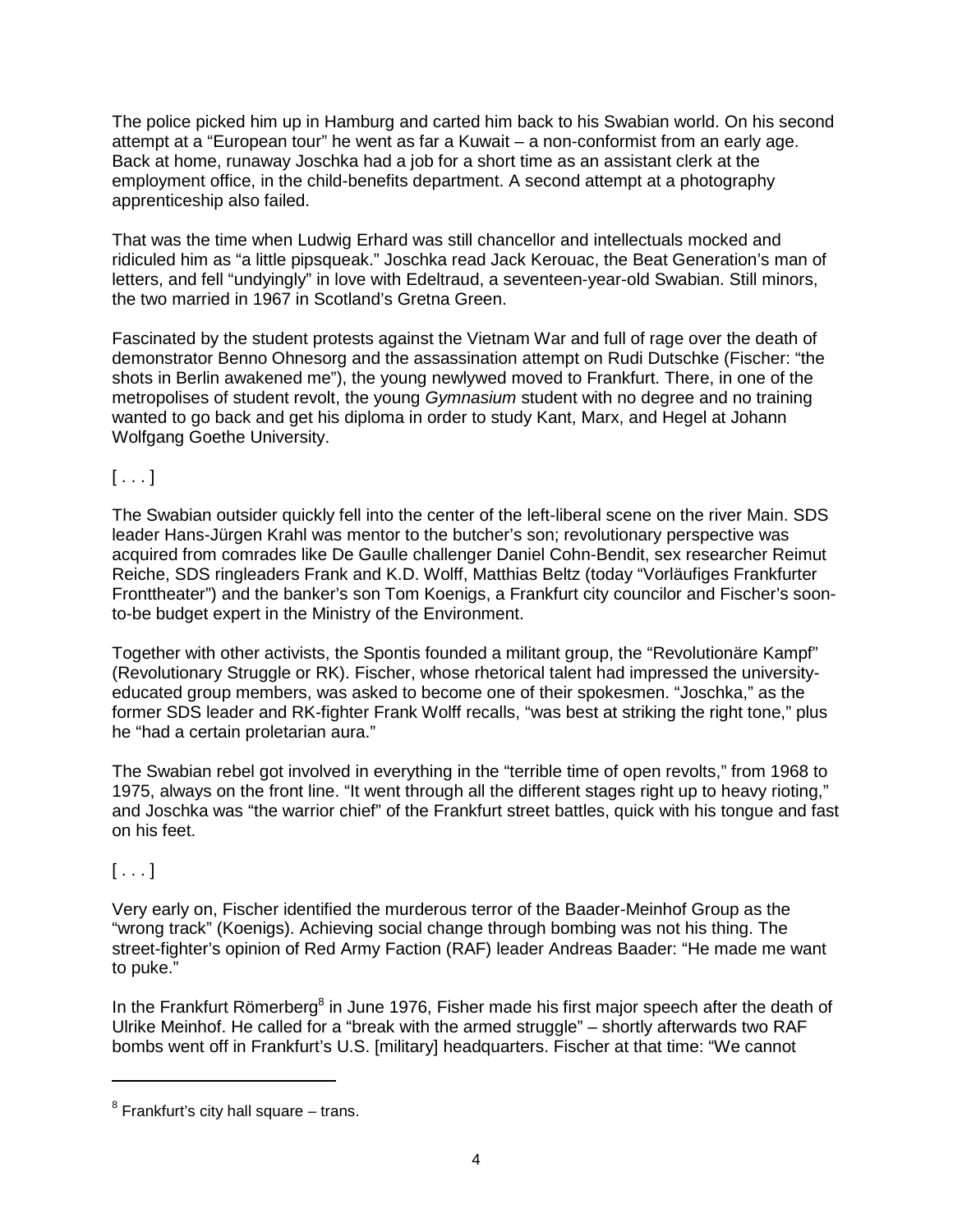follow the urban guerillas. RAF actions mean giving up life, fighting till the death, and therefore self-destruction."

The call by the head Sponti ("Comrades, throw away the bombs and take up stones again") marked roughly the beginning of the end of the RAF terror. Koenigs said that "Joschka separated the alternative political scene from the RAF."

 $[ \ldots ]$ 

One of the toughest street-fighters, of all people, was also one of the first to join the newly forming, gentle Green movement. It was "a shock for many." Fischer suddenly saw "options in real politics," and the "Sponti and Marxist who believed in progress" became a Green.

Fischer broke with the Spontis ("they were finished"). After the success of the Greens in the 1981 local election in Hesse, when fundamentalist [Fundi], oppositional Greens held sway in the Römer<sup>9</sup>, Fischer quickly started running things for the group of realist [Realo] politicians in the Green district chapter. "We can't just go on preaching in the parliament that it's five minutes to midnight and refuse to take on responsibility."

The Fundis, who reviled him as the "top macho," goaded his sense of ambition. Joschka fought his way to third place on the state list of candidates before the 1983 Bundestag election and on the morning after the election, he said, "I woke up as a member of the Bundestag." Fischer: "My new foray into reality."

## $[ \ldots ]$

 $\overline{a}$ 

As a speaker, Fischer had dazzling moments in the Bundestag. He still considers his debatecontribution to Wörner's Kießling scandal<sup>10</sup> – his derision of Kohl's spiritual, moral renewal as "a Palatinate work of art, sinking slowly into baroque opulence" – as one of his historic moments in parliament: "Politics as a real existing satire."

When Heiner Geißler denounced the pacifism of the 1930s as a cause for the Nazi horrors at Auschwitz, Fischer retorted with polished rhetoric. After the death of the Turk [Cemal] Altun, who jumped to his death to avoid custody pending deportation, Fischer transformed himself into the defender of asylum rights. Heinrich Böll referred to the two debate contributions as "the best speeches that have been heard in the Bundestag in years."

"As a symbol," said Hubert Kleinert, Fischer's Realo companion from Marburg, "he was incredibly important for us in Bonn: unshaven and in jeans, he represented, on the one hand, the lifestyle of a large group that had never before been represented politically in Bonn. And on the other hand, he brought life to the Bundestag and became a symbol for left-liberal intellectuals."

 $^9$  Frankfurt's city hall – trans.

<sup>10</sup> As Minister of Defense from 1982 to 1988, Manfred Wörner classified four-star NATO general Günter Kießling as a security risk in 1983 by alleging his homosexuality and made him retire early. Due to public outrage Kießling was rehabilitated in 1984, but Wörner did not suffer any consequences, becoming NATO general secretary in 1988 – trans.